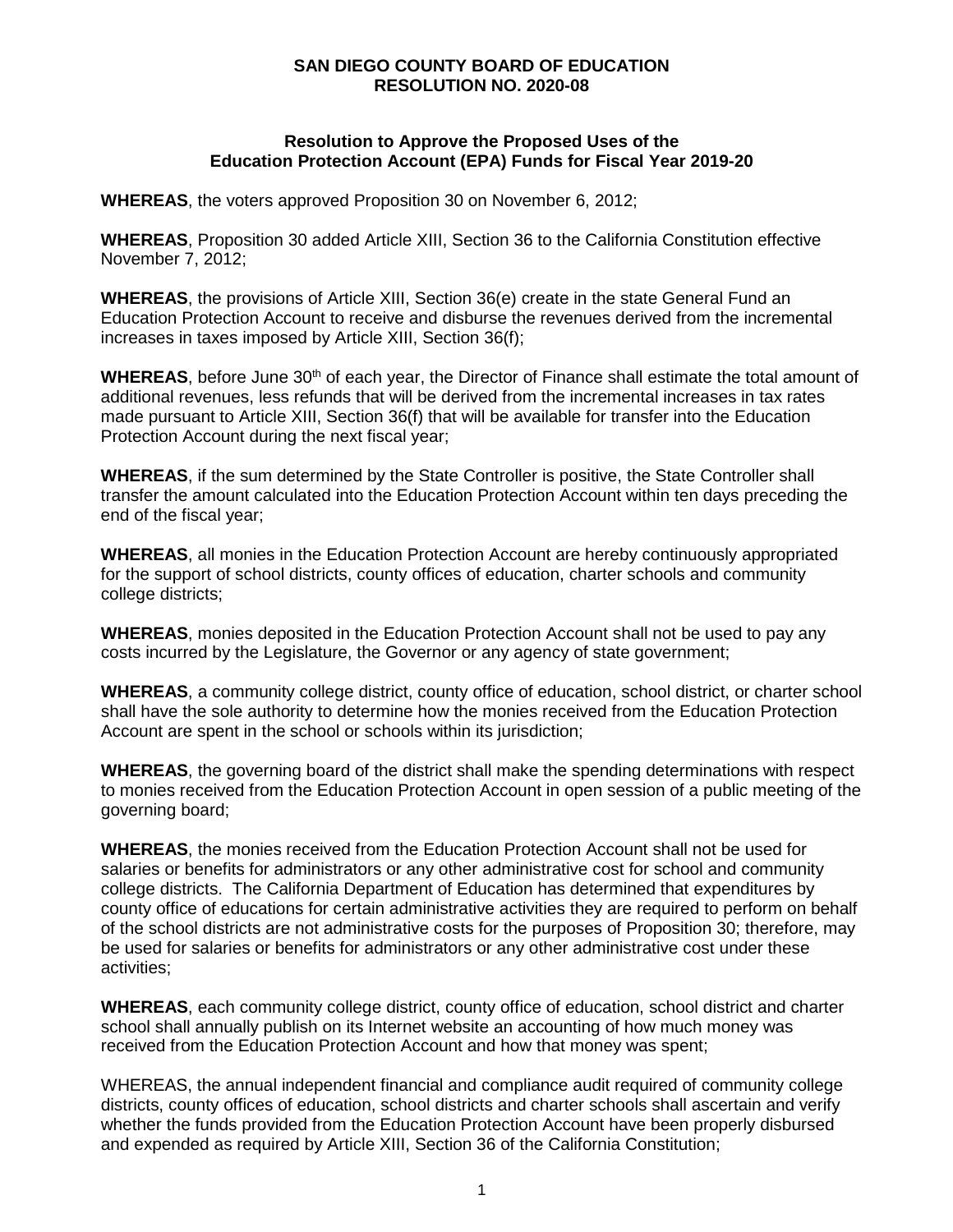**WHEREAS**, expenses incurred by community college districts, county offices of education, school districts and charter schools to comply with the additional audit requirements of Article XIII, Section 36 may be paid with funding from the Education Protection Act and shall not be considered administrative costs for purposes of Article XIII, Section 36.

**THEREFORE, BE IT RESOLVED**, that the monies received from the Education Protection Account shall be spent as required by Article XIII, Section 36 and the spending determinations on how the money will be spent shall be made in open session of a public meeting of the governing board of the San Diego County Office of Education;

In compliance with Article XIII, Section 36(e), with the California Constitution, the governing board of the San Diego County Office of Education has determined to spend the monies received from the Education Protection Act as attached.

**PASSED AND ADOPTED** this 13th day of May 2020, at the regular meeting of the San Diego County Board of Education.

## **SAN DIEGO COUNTY BOARD OF EDUCATION**

liei a) { Alicia Muñoz, *President*

Richard P. Shea, *Vice President* Paulette Donnellon, *Member*

Guadalupe

Guadalupe González, *Member* Mark Powell, *Member*

Paul Gothold, Ed.D.

*County Superintendent of Schools*

STATE OF CALIFORNIA)

 ) SS COUNTY OF SAN DIEGO)

I, Paul Gothold, Secretary of the San Diego County Board of Education, do hereby certify that the foregoing is a full, true and correct copy of a resolution duly passed and adopted by said Board at a regularly called and conducted meeting held on May 13, 2020.

 $\begin{array}{ccc} \hline \end{array}$ 

Paul Gothold Secretary, San Diego County Board of Education